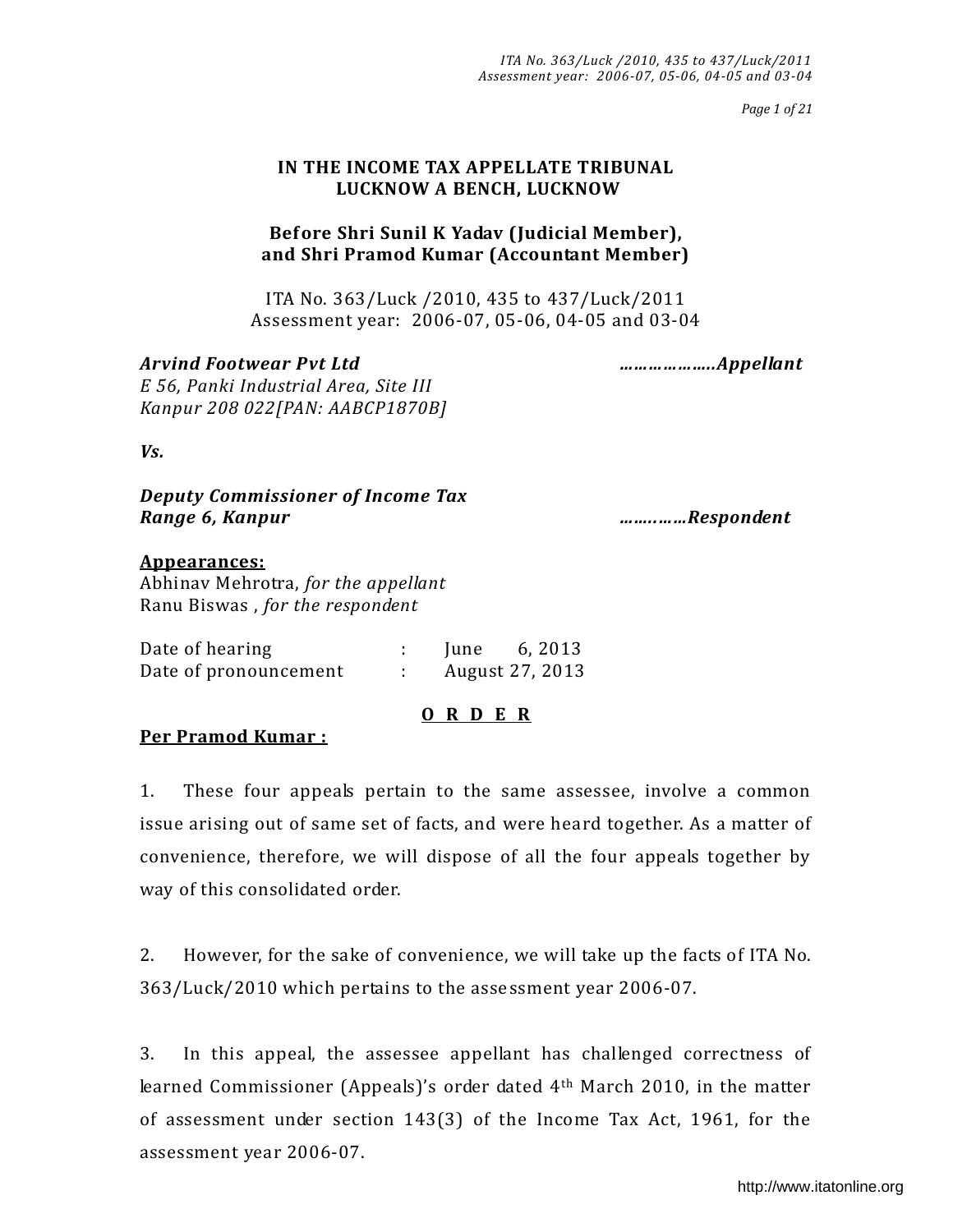#### *Page 2 of 21*

4. The assessee has raised as many as seven grounds of appeal. However, as learned representatives fairly agree, the two issues really requiring our adjudication is whether or not the learned Commissioner (Appeals) was justified in declining deduction under section 80 IB of the Act in respect of duty drawback received aggregating of Rs 1,53,94,403, and whether or not the learned Commissioner (Appeals) was justified in upholding the disallowance of the expenses to the tune of Rs 36,000 under section 14A of the Act. In view of the smallness of the amount, learned counsel did not really press the second issue beyond stating the facts and leaving the issue to us.

5. So far as the first issue is concerned, the relevant material facts are like this. The assessee before us is engaged in the business of manufacturing and export of footwear. On  $21^{st}$  January 2006, the assessee filed a return of income disclosing an income of Rs 1,21,94,653. This return was subjected to scrutiny assessment proceedings, during which it was, inter alia, noticed that the assessee had claimed deduction under section 80 IB in respect of entire business profits, including duty drawback receipts amounting to Rs 1,53,94,403. It was in this backdrop that the assessee was required to show cause as to why the duty drawback receipt not be excluded from the computation of deduction under section 80 IB, as it was, in the opinion of the Assessing Officer, not in the nature of business income derived from industrial undertaking. In response to this requisition, it was mainly contended by the assessee that the duty drawback refund is nothing but a refund of customs and central excise duty on the inputs used in manufacturing of its products. Elaborate submissions, on this aspect of the matter, were made by the assessee. Reliance was also placed judicial precedents in the cases of **CIT Vs Madras Motors Ltd (257 ITR 60)**, **CIT Vs Indian Gellative and Commercials Ltd (272 ITR 284**) and **CIT Vs Elteck SGS Pvt Ltd (300 ITR 6).** None of these submissions, however, impressed the Assessing Officer. He was of the view that deduction under section 80 IB could be allowed only in respect of the profits from activities which are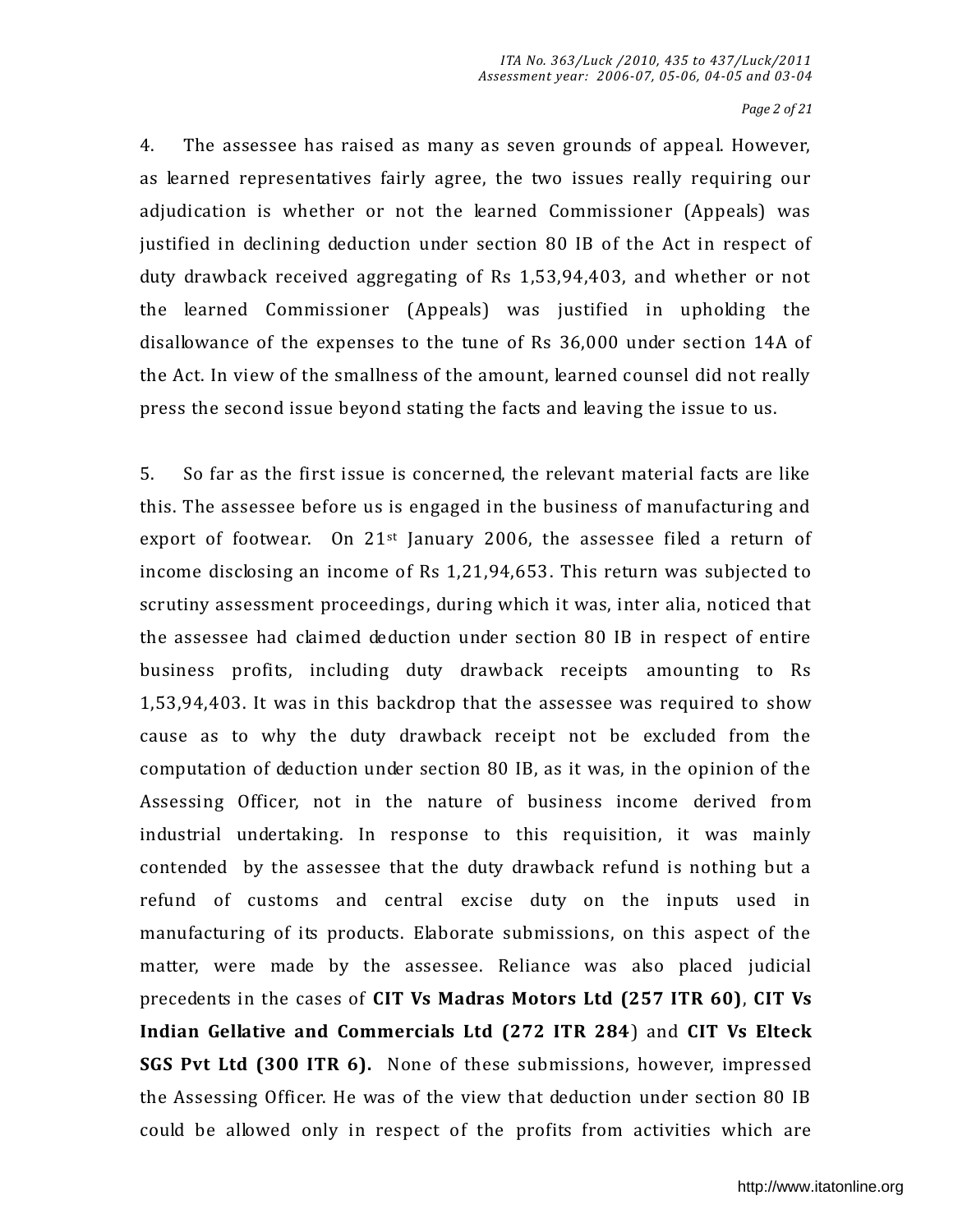#### *Page 3 of 21*

derived from industrial undertaking. It was also observed that "the deduction under section 80 IB could not be allowed on the amount of duty drawback in view of the fact that the duty drawback was received on account of export promotion scheme of the Government of India, and not due to any manufacturing or industrial activity of industrial unit established in a prescribed area". The Assessing Officer also referred to, and relied upon, Hon'ble Delhi High Court's judgment in the case of CIT Vs Ritesh Industries (274 ITR 324) in support of the proposition that duty drawback is not a profit derived from industrial activity, and, therefore, cannot be treated as eligible profit for allowing deduction under section 80 IB. It was in this backdrop that the Assessing Officer declined deduction in respect of the duty drawback received by the assessee. As a result of the stand so taken by the Assessing Officer, the deduction of Rs 50,74,656 claimed by the assessee under section 80 IB, the deduction was actually allowed at Rs 4,56,335. Aggrieved, assessee carried the matter in appeal before the CIT(A) but without any success. Learned CIT(A) confirmed the action of the Assessing Officer by a one sentence order which said "This issue is squarely covered against the assessee by the decision of Hon'ble Supreme Court's order in **the case of Liberty India Vs CIT 317 ITR 218** *(and)* **thus the addition/ disallowance made by the AO is confirmed**". The assessee is not satisfied, and is in further appeal before us.

6. Learned counsel for the assessee has laid a lot of emphasis on the nature of duty drawback and contended that the duty drawback receipts actually end up subsidizing the cost of production inasmuch as these receipts represent refund of excise duty and custom duty on the inputs used in products exported. It is contended that the duty drawback receipts, being integral part of the realizations on exports, are inherent part of the overall profits and, therefore, these receipts cannot be considered on standalone basis. It is submitted that on the facts of this case, particularly as duty drawback receipts are as much as almost 7.5% of turnover, and as, but for this duty drawback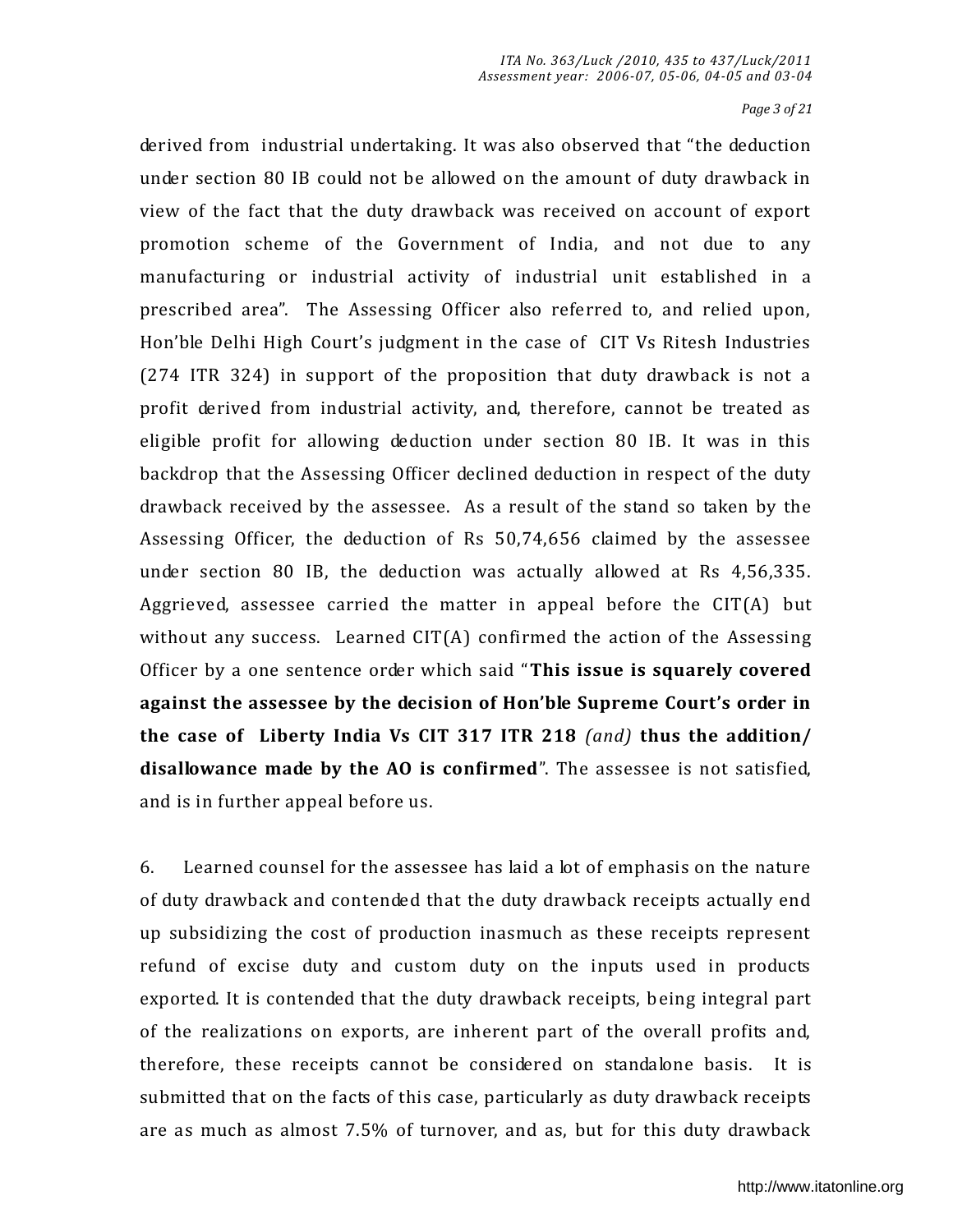*Page 4 of 21*

receipt, there will be virtually no profits or commercial sense of running the industrial undertaking, it cannot be said that duty drawback receipts are incidental receipts or ancillary profits not derived from industrial undertaking. It is then submitted that since duty drawback receipts are *de facto* refund of excise duty and custom duty paid, and following the principle laid down by Hon'ble Delhi High Court in the case of **CIT Vs Dharmpal Premchand Ltd (317 ITR 353)**, such a refund of duties is eligible for deduction under section 80 IB. Learned counsel submits Hon'ble Supreme Court has dismissed an SLP against this judgment of Hon'ble Delhi High Court, and, as such, Liberty India **decision** is to be read in harmony with the **Dharmpal Premchand decision**. Our attention is also invited to the order dated 29th April 2011 passed by a coordinate bench in the case of **J K Aluminum Co. Vs ITO**, wherein, on the same lines, refund of excise duty is held to be eligible for deduction under section 80 IB. Learned counsel distinguishes **Liberty India decision** *(supra)* on the ground that at present we are dealing with a refund of duties, and, in support of this contention, he invites our attention to copies of several purchase invoice, which were placed before us in the paperbook, disclosing separate charges for excise duty paid on purchases. It is his contention that the duty drawback receipt is nothing but refund of these, and other, duty payments. Learned counsel submits that the present case is distinct to the extent separate payments of excise duty has been demonstrated by the assessee. Without prejudice, he contends that, in any event, duty drawback receipts are includible in the computation of deduction under section 80 IB at least to the extent of these refunds. Learned counsel contends that in today's highly competitive international market, duty drawback is integral part of the export pricing of products and it cannot be seen as standalone incentive for exports. He submits that in any many cases overall profits of an exporter is even less than duty drawback receipt, and it cannot, therefore, be said that the duty drawback receipts are excluded in computation of export prices. Once it is an accepted position that duty drawback receipts are taken into account in computation of export prices, as is his claim, the duty drawback receipts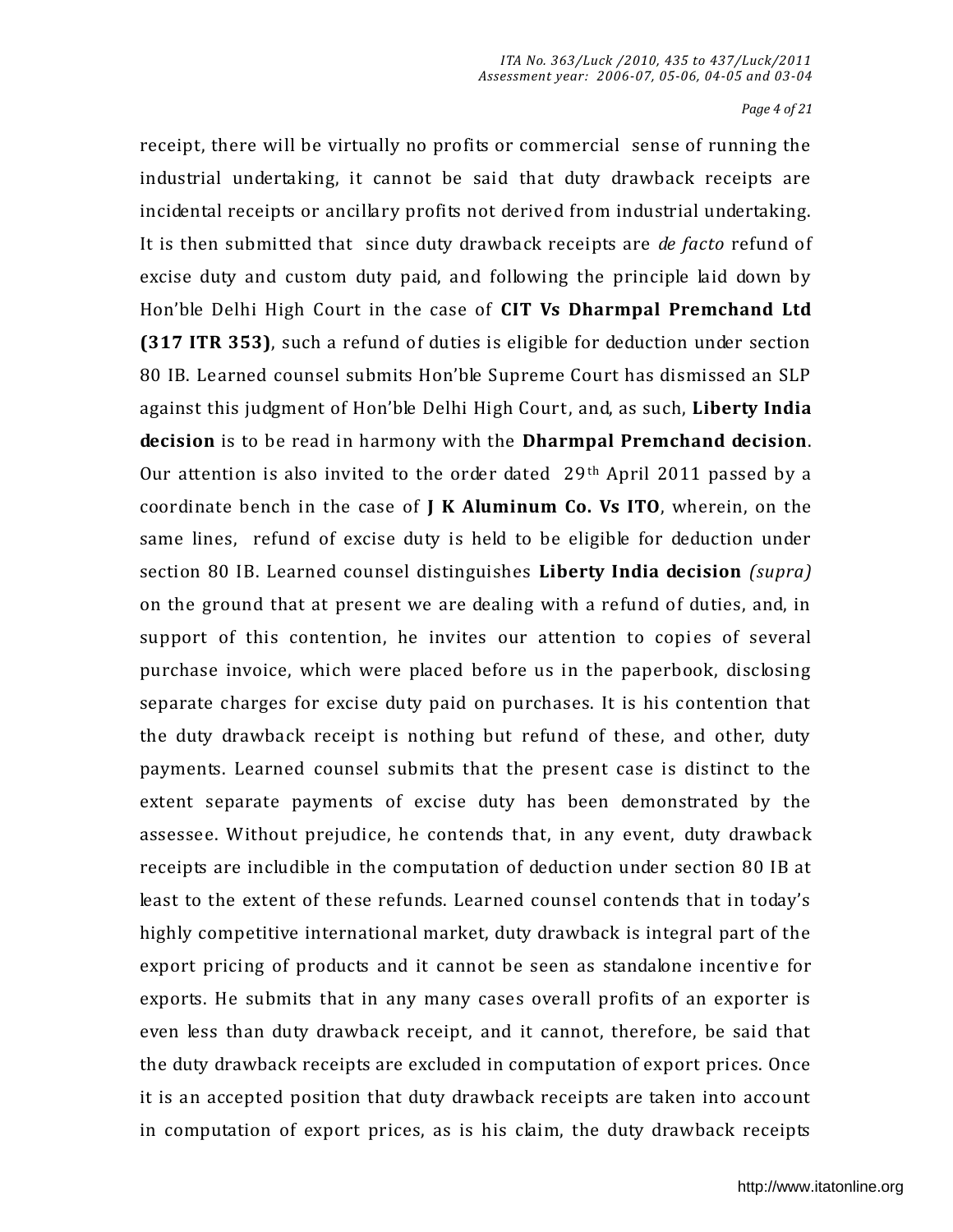*Page 5 of 21*

cannot but be viewed as related to profits derived by the undertaking as first degree source. On the strength of these submissions, it is contended that deduction under section 80 IB must take into account the duty drawback receipts as well. Learned Departmental Representative, on the other hand, submits that this issue is no longer *res integra*, as Hon'ble Supreme Court, in Liberty India's case *(supra)*, have categorically held that duty drawback cannot be taken into account in computation of deduction admissible under section 80 IB. Our attention is also invited to Hon'ble Gauhati High Court's judgment in the case of **CIT Vs Meghalaya Steels Ltd (332 ITR 91)** wherein it rise held that even transport subsidy and interest subsidy cannot be said to be 'derived from industrial undertaking', and, accordingly, these receipts are not eligible for deduction under section 80 IB. She submits that learned counsel's erudite arguments, even if these are taken as correct on the first principles, are of no avail at this stage. She further submits that it is not a case of refund of duties but rather a case of payment of export incentive, by whatever name called, for encouraging the exports and thus contributing to augmentation of foreign exchange reserves. An export incentive, according to the learned Departmental Representative, cannot be said to related, with first degree nexus, to the 'profits derived by the undertaking'. We are thus urged to confirm the action of the authorities below and decline to interfere in the matter.

7. Learned counsel indeed has an uphill task. No matter how convincing his argument seem to be on the first principles, and no matter how strong a conceptual support he can canvass for his claim, he has judicial precedents, including from the highest judicial forum in this country, which may dissuade many, and must have dissuaded many, from even attempting to argue in support of this ambitious claim. Let us, therefore, begun by examining these judicial precedents and appreciate what has been said, and much more important than that in what context it has been so said, in these judicial precedents.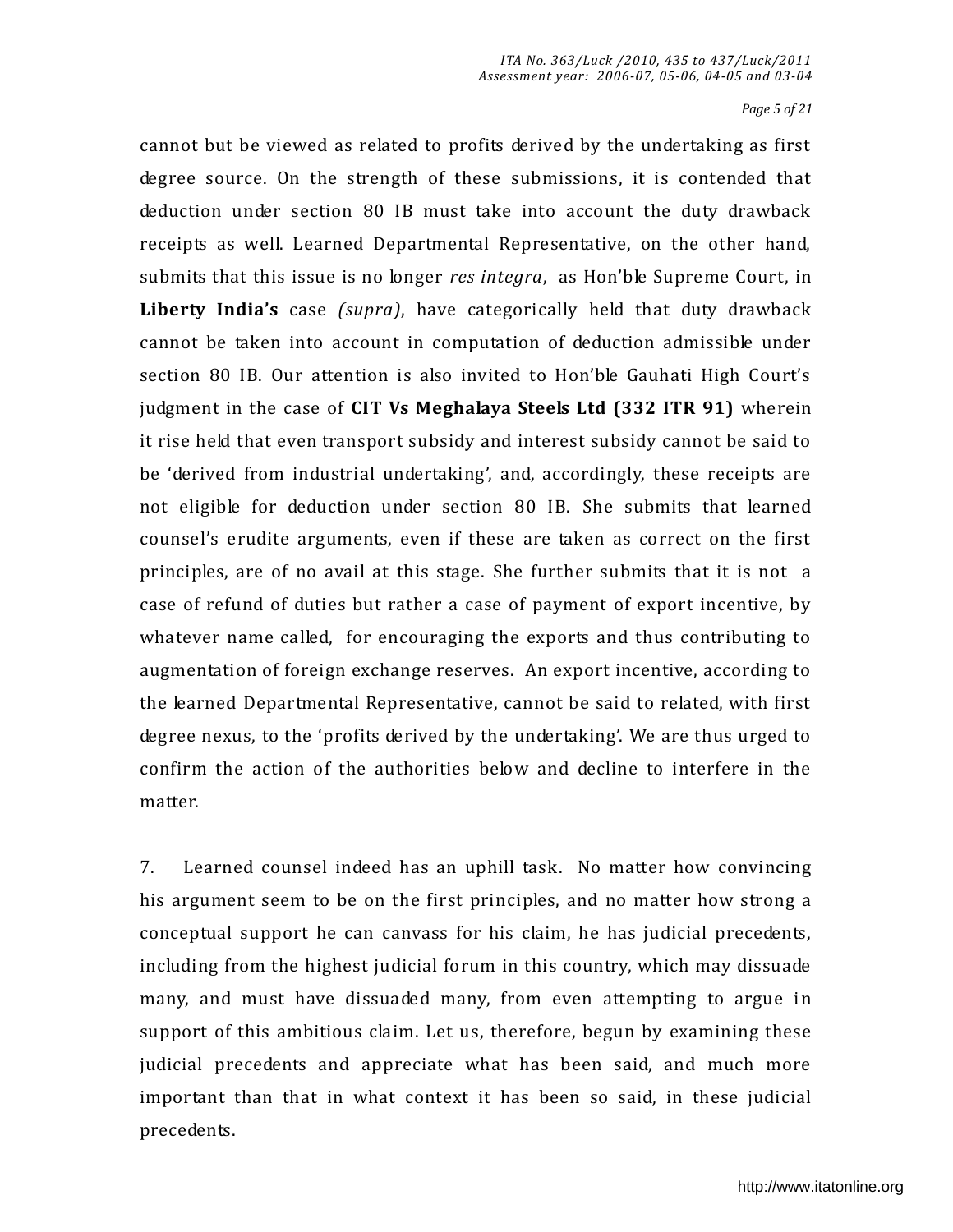*Page 6 of 21*

8. In the case of CIT Vs Sterling Foods (237 ITR 579), Hon'ble Supreme Court was *in seisin* of a situation in which the assessee, engaged in the business of processing and exporting prawns and other sea food, "earned some import entitlements granted by the Central Government under an export promotion scheme". The assessee was entitled to use the import entitlements itself or sell the same to others. It sold the import entitlements that it had earned to others. Its total income for the relevant assessment years included the sale proceeds of such import entitlements, and it claimed relief under section 80 HH in respect of the import entitlements on such import entitlements. It was in this backdrop that the question which fell for adjudication before Their Lordships was whether the income derived by the assessee on sale of these import entitlements was "profit and gain derived from its industrial undertaking of processing sea food". Their Lordships held that the sale proceeds on import entitlement could not be said to be derived from the industrial undertaking, and, while holding so, observed as follows:

We do not think that the source of the import entitlements can be said to be the industrial undertaking of the assessee. The source of the import entitlements can, in the circumstances, only be said to be the Export Promotion Scheme of the Central Government whereunder the export entitlements become available, **There must be, for the application of the words "derived from", a direct nexus between the profits and gains and the industrial undertaking. In the instant case, the nexus is not direct but only incidental.** The industrial undertaking exports processed sea food. By reason of such export, the Export Promotion Scheme applies. Thereunder, the assessee is entitled to import entitlements, which it can sell. The sale consideration therefrom cannot, in our view, be held to constitute a profit and gain derived from the assessee's industrial undertaking.

9. In the case of **Liberty India Vs CIT (293 ITR 520),** the question which came up for adjudication before Hon'ble Punjab & Haryana High Court was whether or not deduction under section 80 IB was righty declined, in respect of DEPB and duty drawback, by the Tribunal. Their Lordships held that deduction under section 80 IB was not admissible in respect of the DEPB and duty drawback as following the reasoning adopted by Hon'ble Supreme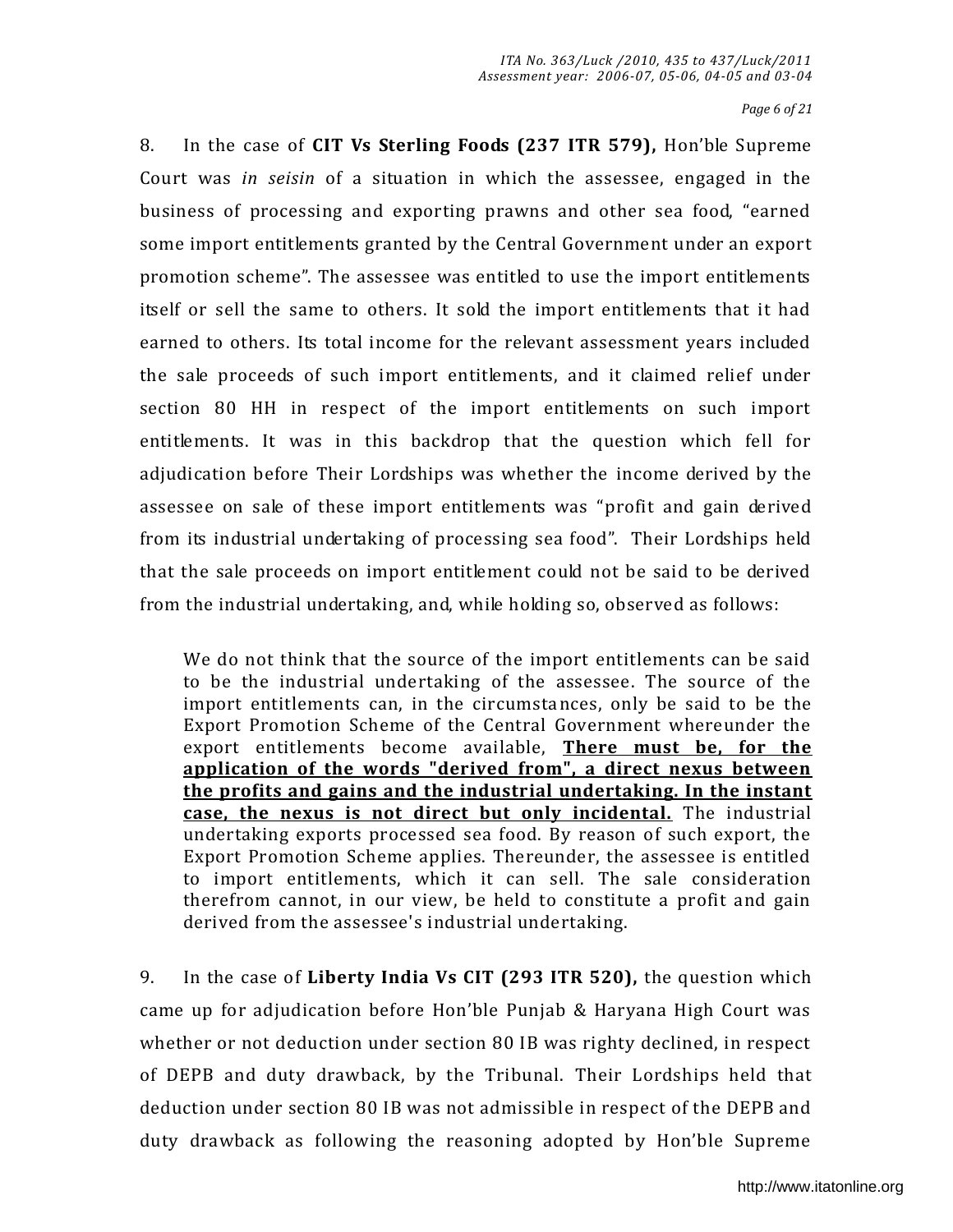*Page 7 of 21*

Court in **Sterling Foodǯs case** *(supra)*, which has been reproduced above, "income of the assessee from duty drawback cannot be held to be **Solute 3** income derived from' specified business<sup>"</sup>. The efforts of the assessee to distinguish the two situations, i.e. in the case of Sterling Foods and in the case of Liberty India, did not yield any results, as Their Lordships further observed that, "Distinction sought to be made by learned counsel for the **assessee, in income derived from duty drawback and sale of import entitlements, cannot be accepted as relevant distinction as core question before the Court was that such income was derived from specified business, which reasoning is fully applicable to the present situation**". On the matter being carried in further appeal, Hon'ble Supreme Court, speaking through Hon'ble Justice S H Kapadia for the division bench (in the case of **Liberty India Vs CIT 317 ITR 218**) also confirmed this stand and observed as follows:

…….The words "derived from" is narrower in connotation as compared to the words "attributable to". **In other words, by using the expression "derived from", Parliament intended to cover sources not beyond the first degree. In the present batch of cases, the controversy which arises for determination is: whether the DEPB credit/ Duty drawback receipt comes within the first degree sources?** According to the assessee(s), DEPB credit/duty drawback receipt reduces the value of purchases (cost neutralization), hence, it comes within first degree source as it increases the net profit proportionately. On the other hand, according to the Department, DEPB credit/duty drawback receipt do not come within first degree source as the said incentives flow from Incentive Schemes enacted by the Government of India or from Section 75 of the Customs Act, 1962. Hence, according to the Department, in the present cases, the first degree source is the incentive scheme/provisions of the Customs Act. In this connection, Department places heavy reliance on the judgment of this Court in Sterling Food (supra). Therefore, in the present cases, in which we are required to examine the eligible business of an industrial undertaking, we need to trace the source of the profits to manufacture. (see CIT v. Kirloskar Oil Engines Ltd. reported in [1986] 157 ITR 762)

15. Continuing our analysis of Sections 80-IA/80-IB it may be mentioned that sub-section (13) of Section 80-IB provides for applicability of the provisions of sub-section (5) and sub-sections (7)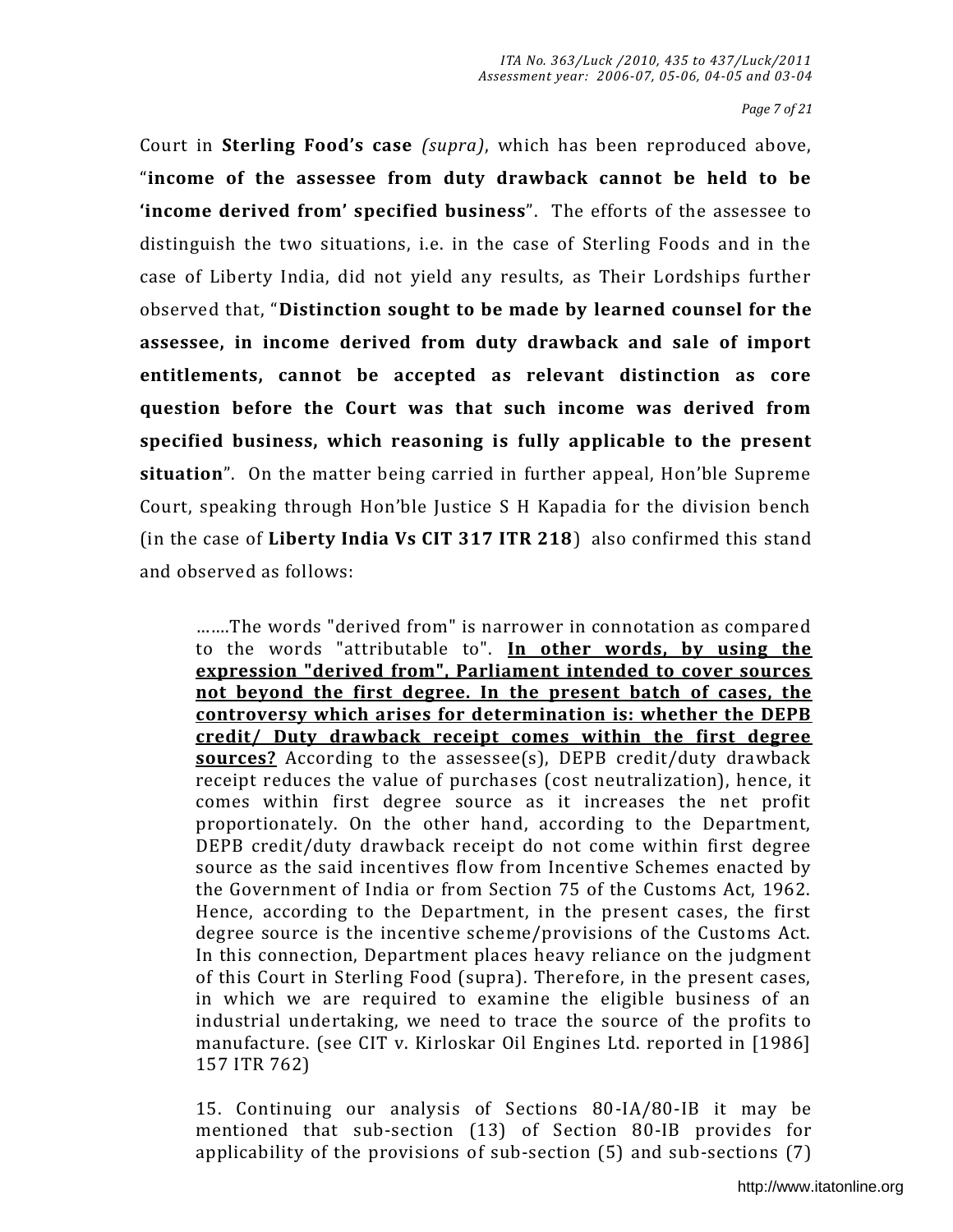to (12) of Section 80-IA, so far as may be, applicable to the eligible business under Section 80-IB. Therefore, at the outset, we stated that one needs to read Sections 80I, 80-IA and 80-IB as having a common Scheme. On perusal of sub-section(5) of Section 80-IA, it is noticed that it provides for manner of computation of profits of an eligible business. Accordingly, such profits are to be computed as if such eligible business is the only source of income of the assessee. Therefore, the devices adopted to reduce or inflate the profits of eligible business has got to be rejected in view of the overriding provisions of sub- section (5) of Section 80-IA, which are also required to be read into Section 80-IB. [see Section 80-IB(13)]. We may reiterate that Sections 80I, 80-IA and 80-IB have a common scheme and if so read it is clear that the said sections provide for incentives in the form of deduction(s) which are linked to profits and not to investment. On analysis of Sections 80-IA and 80-IB it becomes clear that any industrial undertaking, which becomes eligible on satisfying sub-section(2), would be entitled to deduction under sub-section (1) only to the extent of profits derived from such industrial undertaking after specified date(s). Hence, apart from eligibility, sub-section(1) purports to restrict the quantum of deduction to a specified percentage of profits. This is the importance of the words "derived from industrial undertaking" as against "profits attributable to industrial undertaking".

16. DEPB is an incentive. It is given under Duty Exemption Remission Scheme. Essentially, it is an export incentive. No doubt, the object behind DEPB is to neutralize the incidence of customs duty payment on the import content of export product. This neutralization is provided for by credit to customs duty against export product. Under DEPB, an exporter may apply for credit as percentage of FOB value of exports made in freely convertible currency. Credit is available only against the export product and at rates specified by DGFT for import of raw materials, components etc.. DEPB credit under the Scheme has to be calculated by taking into account the deemed import content of the export product as per basic customs duty and special a dditional duty payable on such deemed imports. Therefore, **in our view, DEPB/Duty Drawback are incentives which flow from the Schemes framed by Central Government or from Section 75 of the Customs Act, 1962, hence, incentives profits are not profits derived from the eligible business under Section 80-IB. They belong to the category of ancillary profits of such Undertakings.**

17. The next question is - what is duty drawback? Section 75 of the Customs Act, 1962 and Section 37 of the Central Excise Act, 1944 empower Government of India to provide for repayment of customs and excise duty paid by an assessee. The refund is of the average amount of duty paid on materials of any particular class or description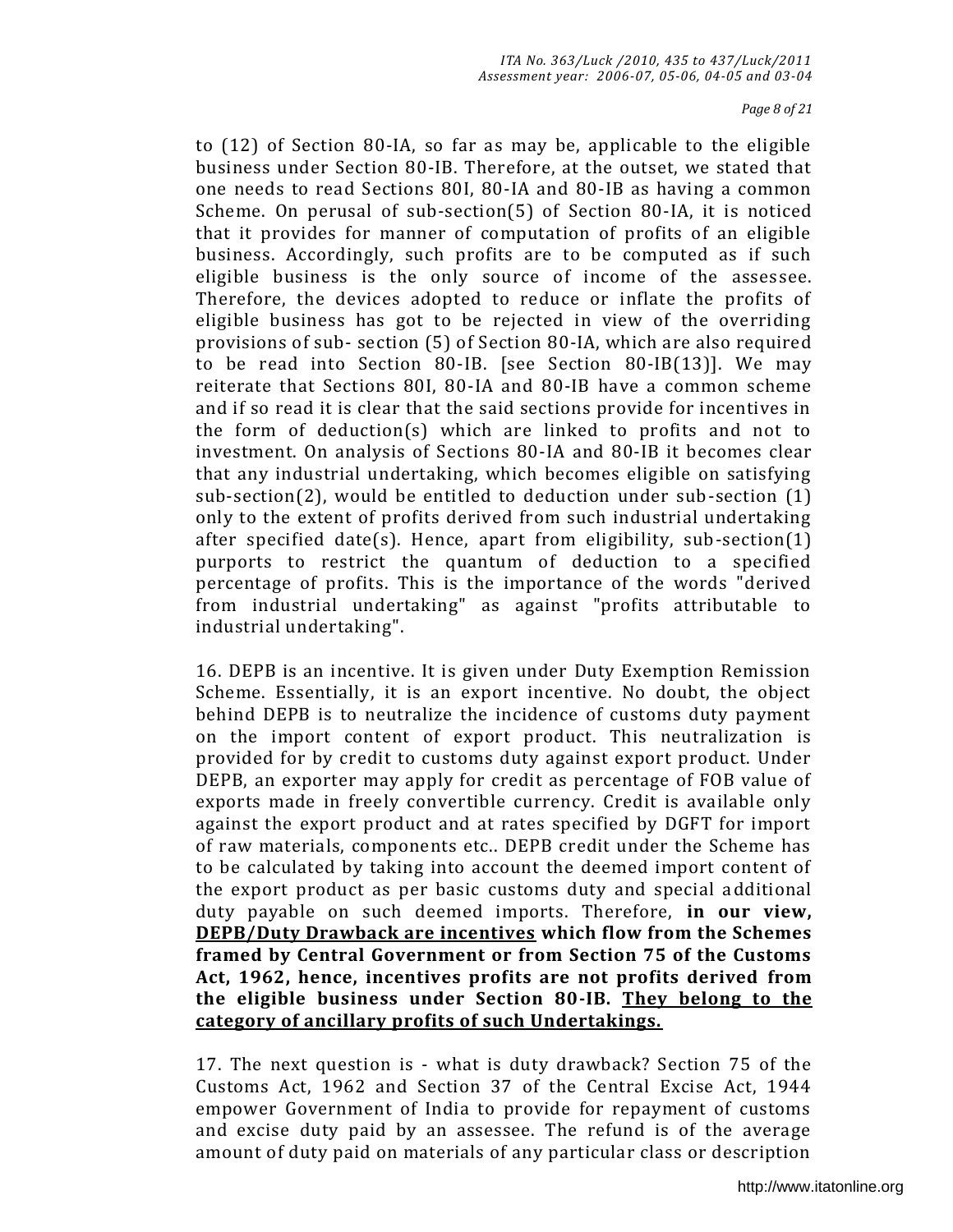of goods used in the manufacture of export goods of specified class. The Rules do not envisage a refund of an amount arithmetically equal to customs duty or central excise duty actually paid by an individual importer-cum-manufacturer. Sub-section (2) of Section 75 of the Customs Act requires the amount of drawback to be determined on a consideration of all the circumstances prevalent in a particular trade and also based on the facts situation relevant in respect of each of various classes of goods imported. Basically, the source of duty drawback receipt lies in Section 75 of the Customs Act and Section 37 of the Central Excise Act.

18. Analysing the concept of remission of duty drawback and DEPB, we are satisfied that the remission of duty is on account of the statutory/policy provisions in the Customs Act/Scheme(s) framed by the Government of India. In the circumstances, we hold that profits derived by way of such incentives do not fall within the expression "profits derived from industrial undertaking" in Section 80-IB.

10. In the illustration given by Their Lordships in this judgment, it was noted that in a situation in which overall profit of the assessee was Rs 200 and duty drawback receipt of the assessee was Rs 100, the revenue was justified in granting deduction under section 80 IB only in respect of Rs 100 and that "we are of the view that duty drawback, DEPB benefits, rebates etc. cannot be credited against the cost of manufacture of goods debited in the Profit & Loss account for purposes of Sections 80-IA/80-IB as **such remissions (credits) would constitute independent source of income beyond the first degree nexus between profits and the industrial undertaking.**" As we take note of these observations, and in order to ensure that things are put in the right perspective, we must also take note of another judicial precedent which has the approval of the Hon'ble Supreme Court. In the case of **Dharam Pal Premchand Ltd** *(supra)*, Hon'ble Delhi High Court had an occasion to deal with the impact of Sterling Food decision by Hon'ble Supreme Court and to deal with the question as to whether deduction under section 80 IB was available with respect to refund of excise duty. Their Lordships decided the issue in favour of the assessee, and, in coming to this conclusion, held as follows: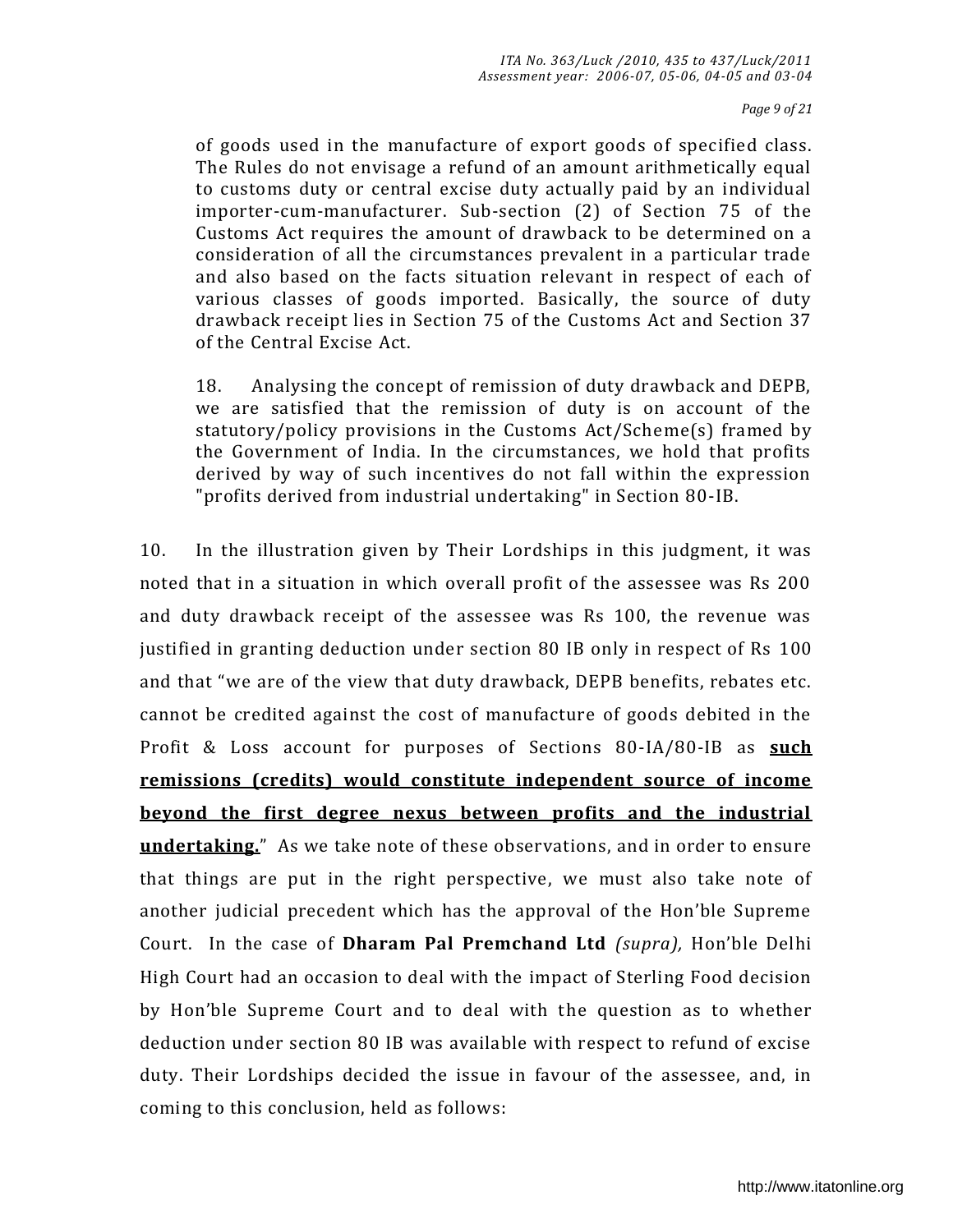*Page 10 of 21*

In the case of CIT vs. Sterling Foods (supra), the Supreme Court was interpreting the provisions of s. 80HH of the Act. The Supreme Court was called upon to adjudicate income derived from the sale of import entitlements granted by the Central Government under the Export Promotion Scheme which the assessee could use itself or sell the same to others. The issue before the Supreme Court was whether the income from such import entitlements could be included in the total income for the purposes of claiming relief under s. 80HH of the Act. The S upreme Court came to the conclusion in the said case that the source of import entitlements was not the industrial undertaking of the assessee. According to the Supreme Court, the source of import entitlement in the circumstances was Export Promotion Scheme of the Central Government whereunder the export entitlements became available. **The**  Supreme Court further went on to hold that the expression 'derived **fromǯ entailed a direct nexus between profit and gains and the industrial undertaking. In that case, the Supreme Court found that the nexus was not direct but only incidental. According to us, the ratio of this judgment has no application to the case in the instant case. In the instant case both the CIT(A), as well as, the Tribunal found that the refund of excise duty had a direct nexus with the manufacturing activity carried out by the assessee**.

(Emphasis by underlining supplied by us)

 Vide judgment dated 22.2.2010, the SLP against the above judgment was dismissed by Hon'ble Supreme Court another's division bench, headed by Hon'ble Justice S H Kapadia- who was incidentally also author of Liberty India decision by the same court and which constitutes bedrock of revenue's case.

11. A plain look at the above analysis of judicial precedents would show that what is really material is whether or not the duty drawback receipts are directly linked, which is sometimes also referred to as first degree nexus, with the profits of the industrial undertaking, or whether such receipts are only "**ancillary profits of industrial undertakings**" and are "independent sources of income". The question that Hon'ble Supreme Court had posed for adjudication by itself, in the case of Liberty India, was "whether the DEPB credit/ Duty drawback receipt comes within the **first degree sources** *( of such industrial undertaking)* **?** In answering this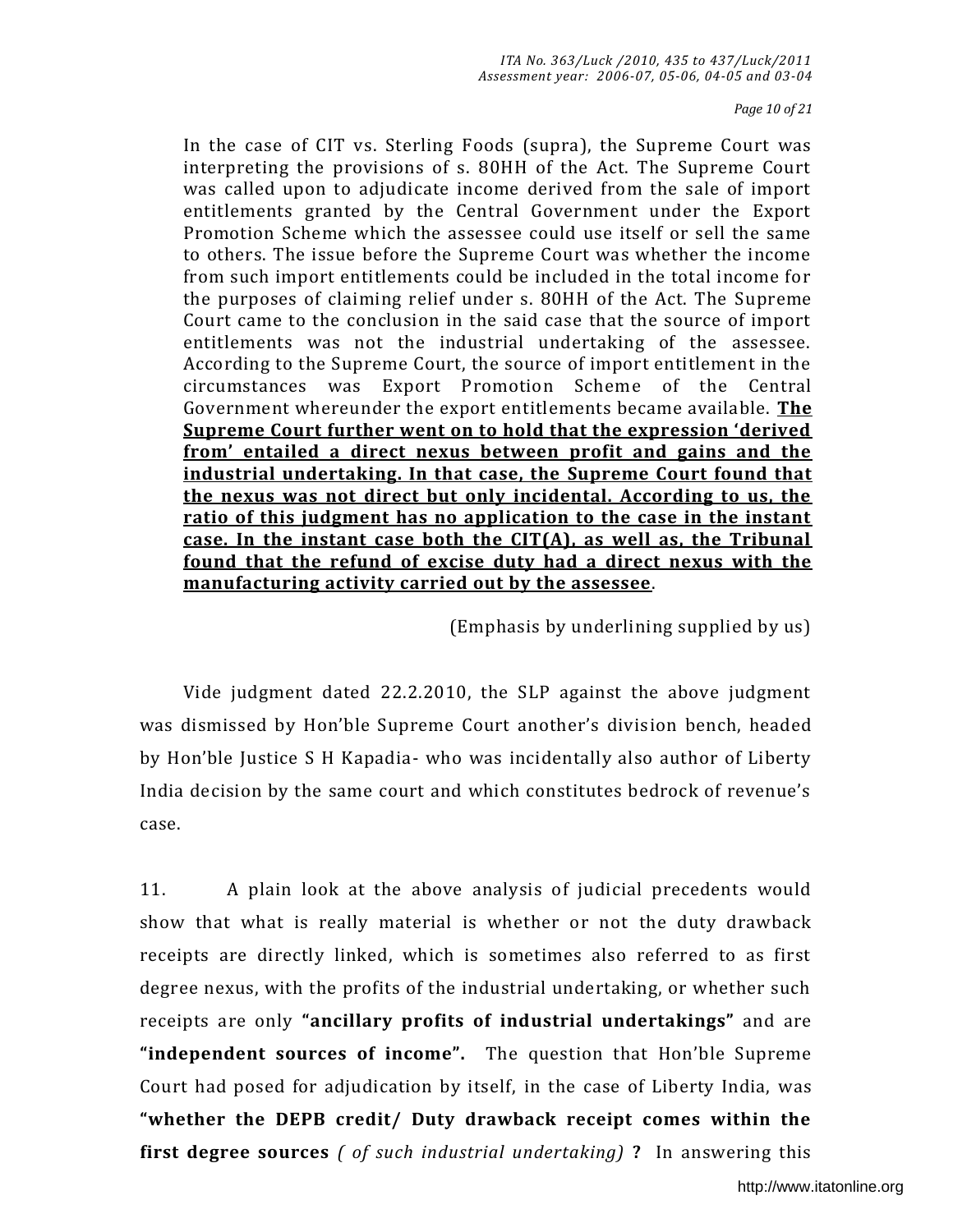*Page 11 of 21*

question, Their Lordships did examine whether these receipts constitute **"ancillary profits of industrial undertakings"** and are "independent **sources of income**". In the case of **Sterling Foods** *(supra)* also, Hon'ble Supreme Court had laid down the principle that "(t) here must be, for the **application of the words Ǯderived fromǯ, a direct nexus between the profits and gains and the industrial undertaking**" and, on the facts of the said case, held that "In the instant case, the nexus is not direct but only **incidental**". It is also important to bear in mind the fact that the import entitlement scheme, as it then stood, entitled the exporter to certain imports, not necessarily of the manufacturing inputs but even, for example, of entirely unrelated things such as office equipments etc. The profit or advantage on account of such import entitlements was essentially in the realm of such uncertainties that it could hardly get into costing of the production or pricing of the product. In Liberty India's case, Hon'ble Punjab & Haryana High Court relied upon the principle laid down in **Sterling Food decision** *(supra)*, and observed that distinction sought to be made by learned counsel for the assessee, in income derived from duty drawback and sale of import entitlements, could not be accepted as relevant distinction since "core question before the Court was that such income was derived **from specified business, which reasoning is fully applicable to the present situation**". What was thus implicitly held was that the duty drawback receipts were not from core activities of specified business – something which was upheld by Hon'ble Supreme Court as well. Hon'ble Supreme Court did hold that DEPB/ duty drawback receipts would "constitute independent source of income beyond the first degree nexus **between profits and the industrial undertaking**". Even in the illustration taken by Hon'ble Supreme Court, in the case of Liberty India *(supra)*, overall profit is Rs 200, out of which Rs 100 is profit by way of receipt of duty drawback receipts and the other Rs 100 is profit by way of normal business profits. Such examples, however, hold good on the premises that duty drawback receipt is an additional, ancillary or supplemental profit. There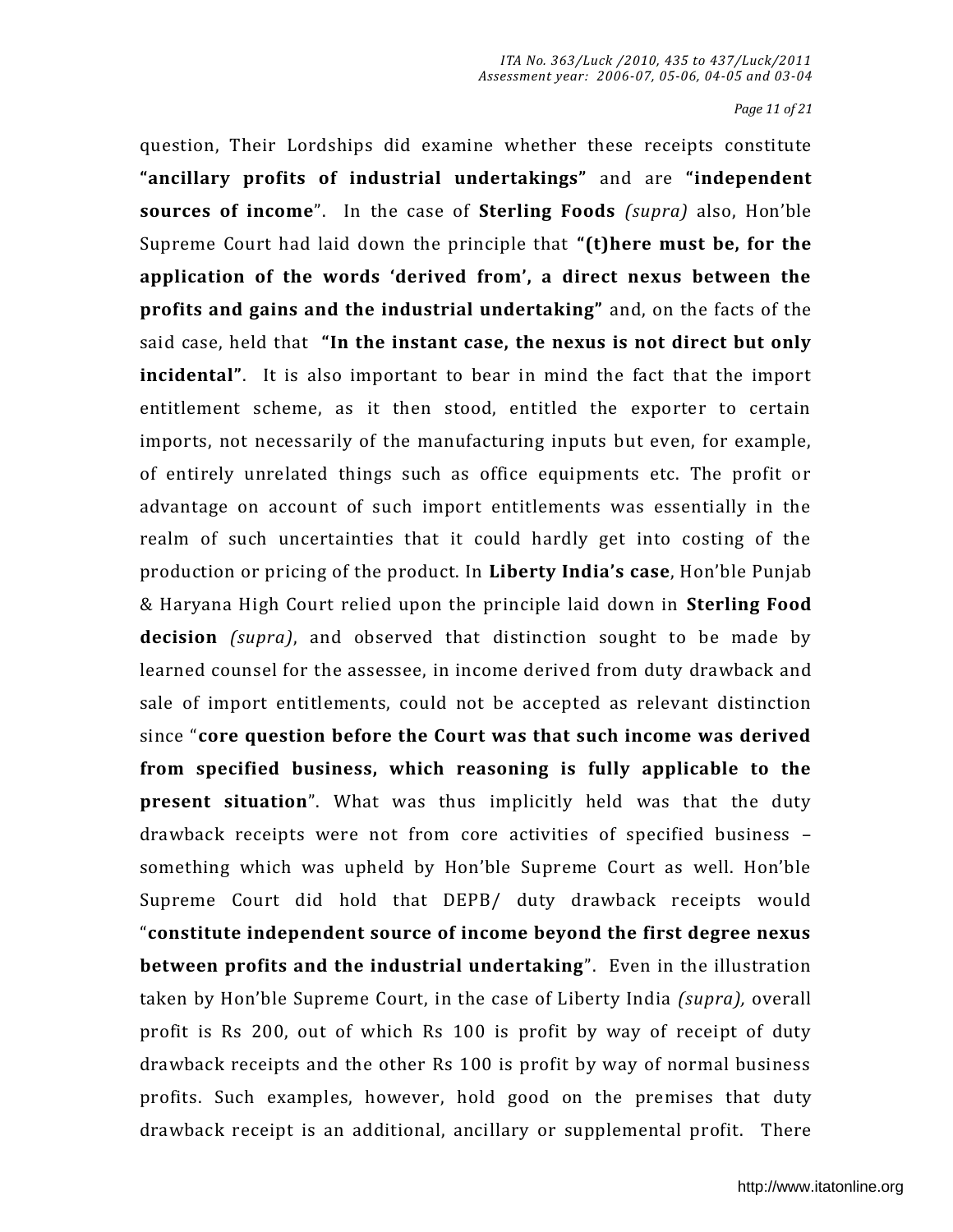*Page 12 of 21*

can, on the other extreme, be situations in which duty drawback itself could be more than the overall profits, and, in such cases, the approach implicit in the above illustration may not hold good. In these situations, the duty drawback receipts may not be seen on standalone basis or as an independent source of income because the overall profit is only a part of the duty drawback receipt, and the commercial motivation of running the industrial undertaking is earning only that part of duty drawback re ceipts. In todayǯs competitive world, and somewhat perfect market conditions, such situations are not rare at all. Let us take the case of the assessee before us itself. As per the financial statements filed before us, entire operational before tax for the assessment year 2003—04 is year is Rs 51,56,169 whereas duty drawback receipts aggregate to Rs 82,27,439. Similarly, so far as assessment year 2004-05 is concerned, the entire operational profit before tax is Rs 55,76,307 whereas duty drawback receipts amount to Rs 1,08,64,469. In the next assessment year, i.e. 2005-06, the overall profits of the assessee are only Rs 1,05,27,484 whereas duty drawback receipts during the year come to Rs 1,31,08,550. It is only in the assessment year 2006 -07 that overall profits before tax at Rs 1,80,44,357 are marginally more than duty drawback receipts of Rs 1,53,94,403. On these facts, as learned counsel rightly pleads, it cannot be an open and shut inference that the duty drawback receipts are independent sources of income on standalone basis and that these receipts have no first degree nexus with the business activity of the industrial undertaking. There is still a room for the consideration of the plea that but for the duty drawback, the assessee would not have carri ed out the business activity in the industrial undertaking, because, that would have meant carrying out business for incurring losses. If that be so, the duty drawback receipts cannot be said to be 'not direct but only incidental' income, an 'independent source of income' or 'ancillary profit of the industrial undertaking'. It is also important to bear in mind the fact that the very distinguished Hon'ble Justice, who authored judgment in Liberty **)ndiaǯs case** *(supra),* also dismissed special leave petition against **the**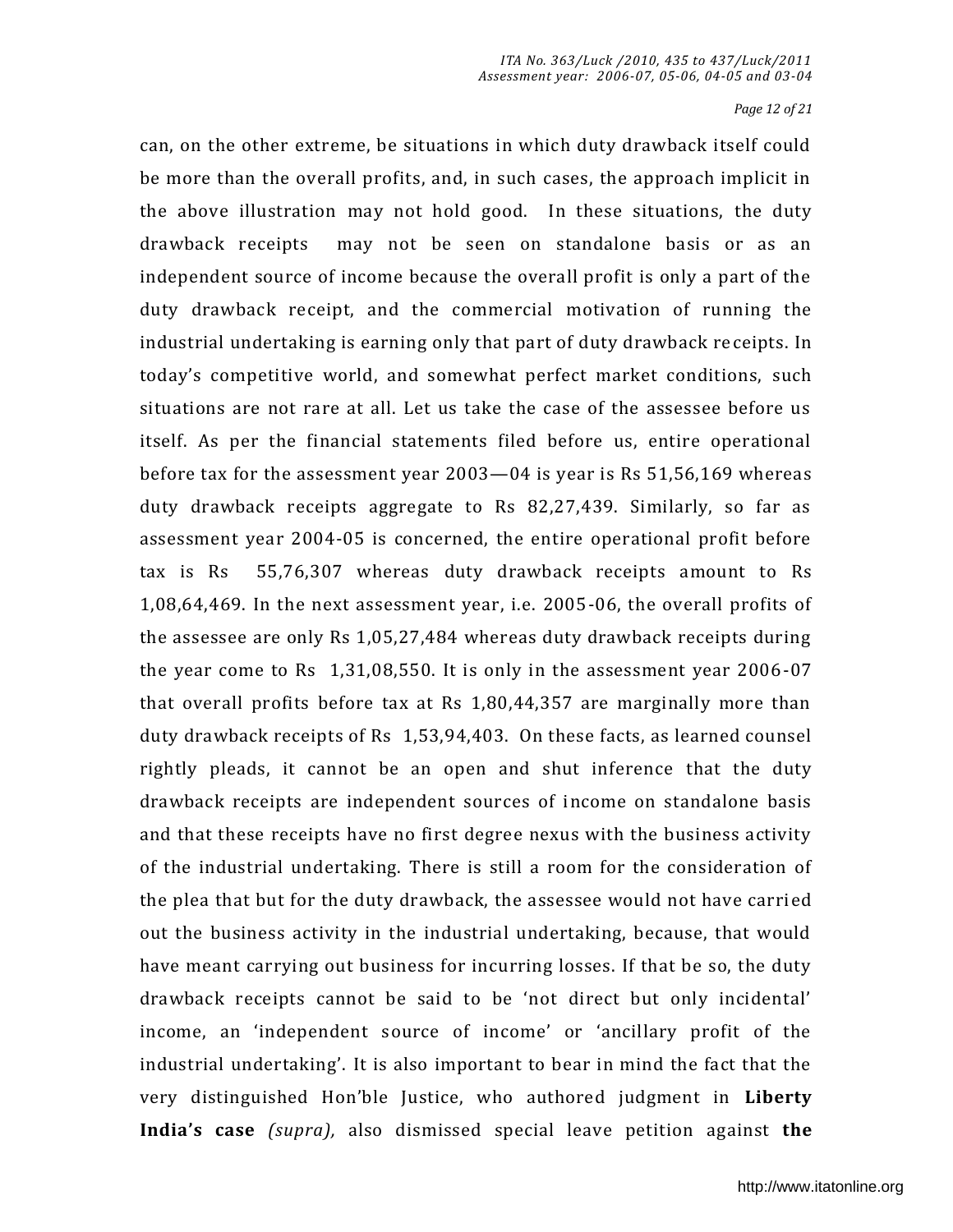*Page 13 of 21*

judgment of Hon'ble Delhi high Court in Lakahnpal Premchand Ltd's case *(supra)*ǯs observations to the effect, Dz**In that case** *(i.e. Sterling Food)*, **the Supreme Court found that the nexus was not direct but only incidental. According to us, the ratio of this judgment has no application to the case in the instant case. In the instant case both the CIT(A), as well as, the Tribunal found that the refund of excise duty had a direct nexus with the manufacturing activity carried out by the assessee".** The views expressed in Sterling Food (supra) which is the basic foundation of revenue's case, therefore, remain confined to the those facts. When facts can shown to be materially different and when a receipt can be shown to have direct nexus with the manufacturing activity, such a receipt can indeed be included in computation of deduction under section 80 IB.

12. It is thus the nexus which was found to be missing in the case of Liberty India's case, but when nexus was found to be existing, as in **Premchand Lakhanpal's case**, the amounts were held to be eligible for deduction 80 IB. The true test, therefore, is not the nexus that the duty drawback has with the operations of business.

13. As we deal with this aspect of the matter, let us not lose sight of the fact that the expression **Ǯfirst degree nexus between profits and industrial undertaking'** has been used, by Hon'ble Supreme Court itself in the decisions referred to above, interchangeably with **Ǯindependent source of incomeǯ**, **Ǯnot direct but only incidentalǯ** and **Ǯancillary profits of industrial undertakings'.** Let us also not forget that in the case before the Hon'ble Supreme Court, in the case of **Liberty India** *(supra)*, it was nobody's case that duty drawback was such a significant part of the receipts that but for duty drawback, even the business operations of the industrial undertaking would not make any commercial sense. In Their Lordship's illustration, set out in the judgment itself, the overall profits were twice the amount of duty drawback receipts as against the factual situation we are *in*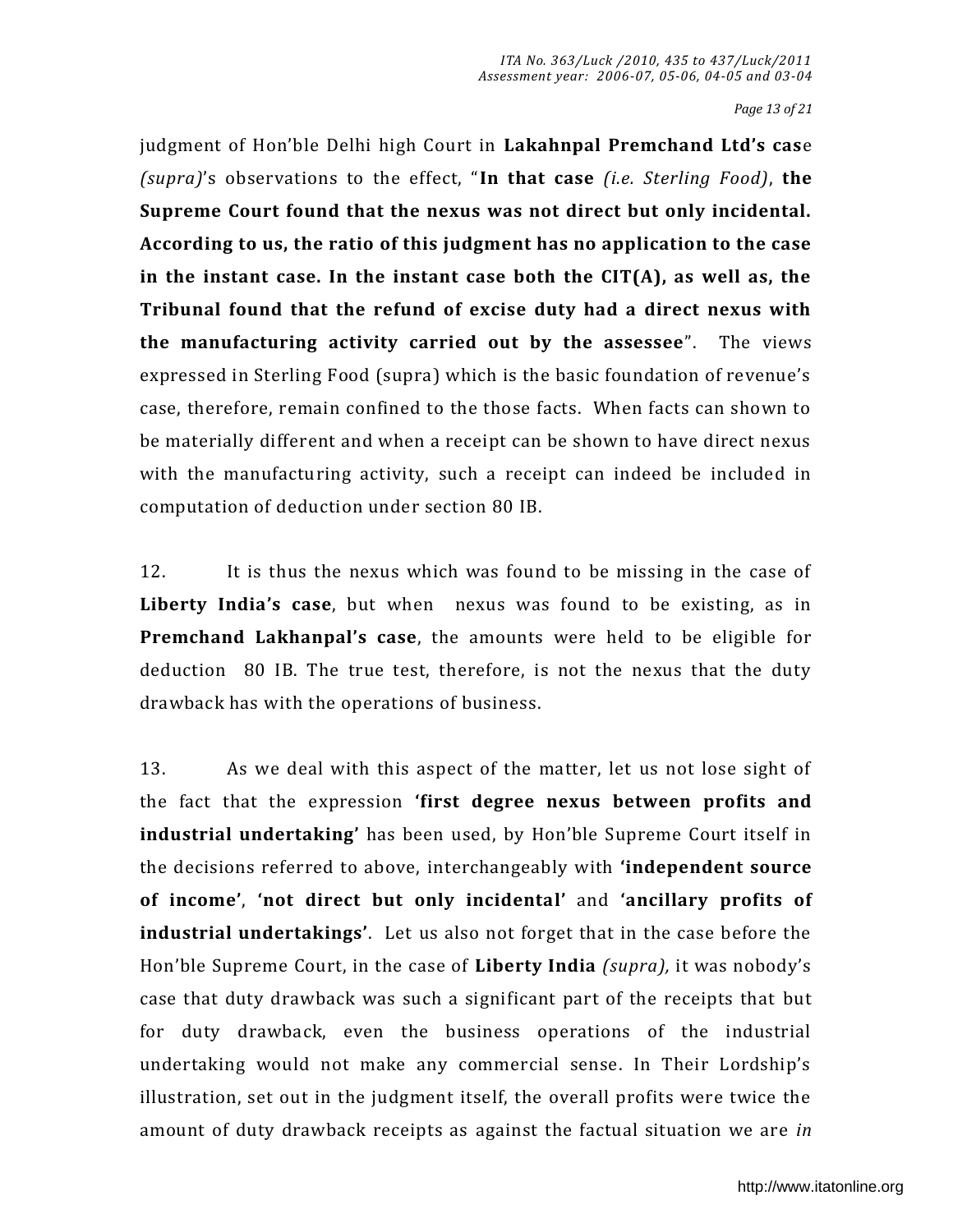*Page 14 of 21*

*seisin* of in which there will be virtually no commercial profits if duty drawback is to be ignored.

14. There is one more important aspect of this matter. The assessee is virtually a one hundred percent export oriented undertaking. As evident from the financial statements filed before us, the assessee had direct exports of Rs 16,95,65,561, indirect exports of Rs 3,85,17,858 and domestic sales of only Rs 16,144 – that too in respect of the factory disposables. Broadly the same has been the position in the other years before us, though, of course, there are deviations in the figures. What clearly emerges from these facts is that the industrial undertaking was used only for the purpose of manufacturing and exporting the export products. In a situation in which an important part of the revenues generated as a result of the exports, which is as high as almost 7.4% of total turnover, is duty drawback itself, it may not really be correct to say that duty drawback receipt is an incidental, unintended, ancillary or independent benefit, which can be seen as a standalone or independent source of income. Quite to the contrary, in such a situation, this receipt appears to be so much a part of the integral profits of the industrial undertaking that the absence of duty drawback receipt may take away the *raison d'être* of the industrial undertaking being put into business. This factual matrix is in sharp contrast with a situation in which , as was perhaps found, perceived or visualized by Hon'ble Supreme Court, the industrial undertaking is engaged in manufacturing of a product for domestic sales as also exports, and the export incentives are nothing more than an incidental, additional and ancillary sources of profits, in view of the position that *de-hors* such export incentives also the industrial undertakings make commercial sense.

15. To up a question to ourselves, what are the options open to us in this situation and on the facts of this case. On the one hand, the words employed in Hon'ble Supreme Court's judgment in **Liberty India's** case *(supra)* leave little doubt about the fact that, in the esteemed views of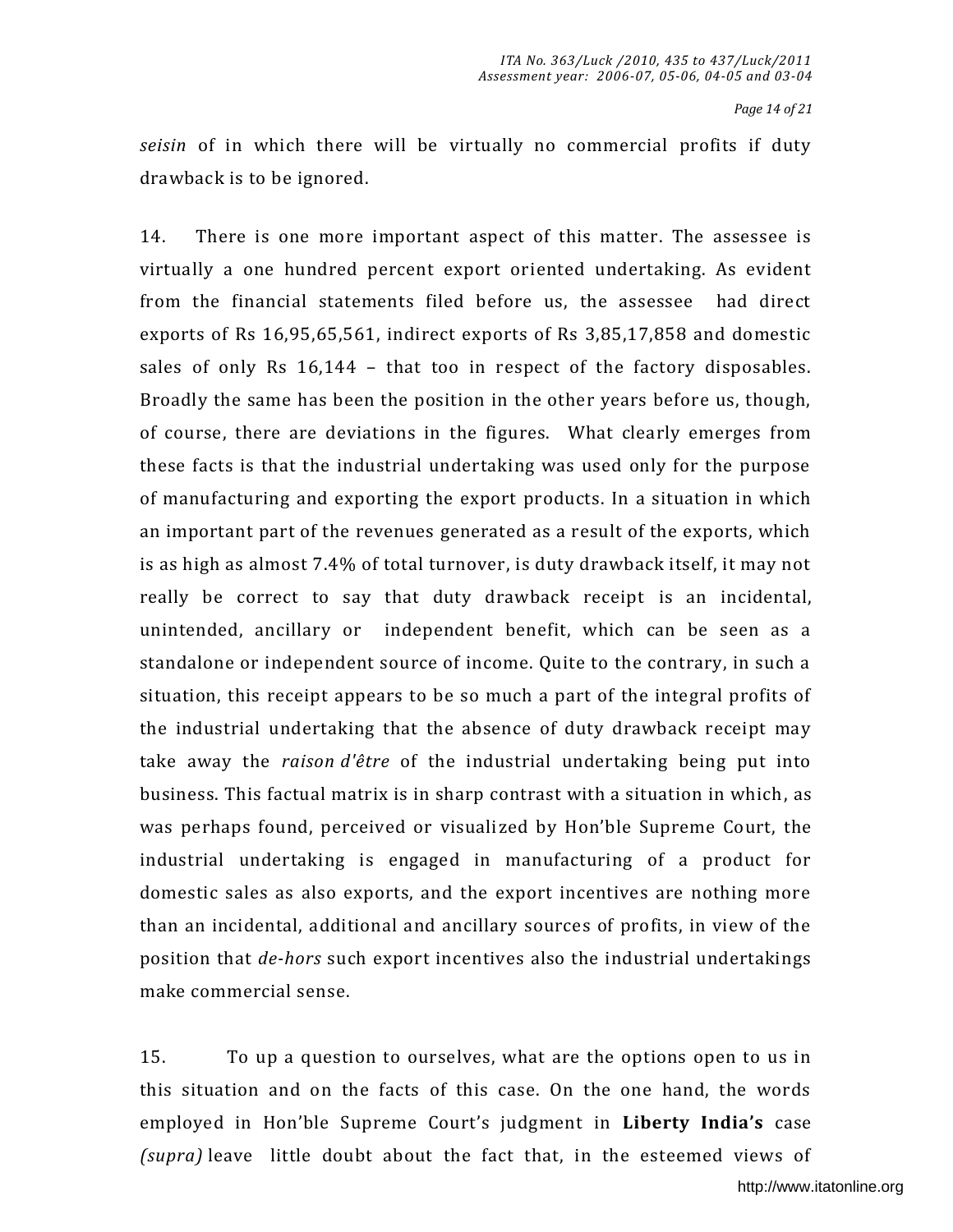*Page 15 of 21*

Hon'ble Supreme Court, the duty drawback receipts donot have first degree nexus with the profits of the industrial undertaking, but then there is no warrant for the assumption that this approach must remain valid in all factual situations. Of course, it is tempting to proceed on the basis that this lack of first degree nexus is a legal principle, but then an issue like that of degree of nexus between nature of receipts vis-a-vis the industrial undertaking cannot be decided in vacuum; it has to depend on the facts, and business situations can never be so static or uniform that lack of nexus in one factual matrix must essentially imply lack of that nexus in all factual matrixes. On the other hand, on the peculiar facts of this case, duty drawback receipts, at least at the first sight, appear to be integral part of the business receipts, but for which even running of industrial undertaking does not make sense, and, therefore, it cannot be viewed as ancillary or incidental profits of industrial undertaking or a standalone and independent source of income. As we face this dilemma, we are reminded of the words of guidance by Hon'ble Supreme Court in **Mumbai Kamgar Sabha Vs Abdulbahi Faizullbhai (AIR 1976 SC 1455)** wherein legendary Justice V Krishna Iyer , in his inimitable and felicitous words observed thus, **"It is trite, going by Anglophonic principles that a ruling of a superior court is binding law. It is not of scriptural sanctity but of ratio wise luminosity within the edifice of facts where the judicial lamp plays the legal flame. Beyond those walls and de hors the milieu we cannot impart eternal vernal value to the decisions, exalting the precedents into a prison house of bigotry, regardless of the varying circumstances and myriad developments."** Of course, one has to balance these observations of Hon'ble Supreme Court about duties of the courts below with what another bench of this very Hon'ble Supreme Court has said, in the case of **Assistant Controller of Central Excise Vs. Dunlop India Ltd. (154 ITR 172**). In this case, Hon'ble Court has itself quoted from the decision of House of Lords as follows: **"We desire to add and as was said in Cassell & Co. Ltd. v. Broome [1972] AC 1027 (HL), we hope it will never be necessary for us**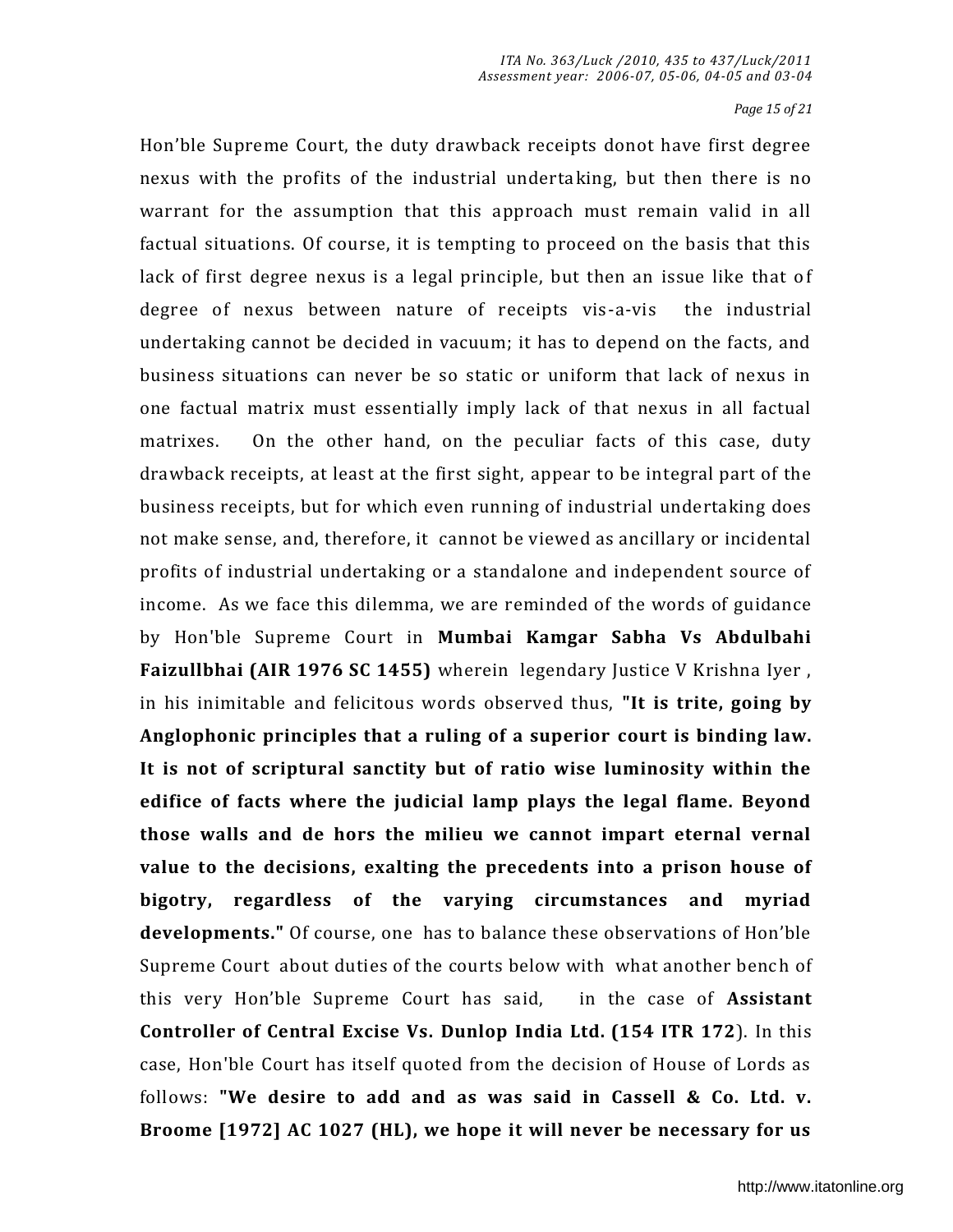*Page 16 of 21*

**to say so again that "in the hierarchical system of courts" which exists in our country, "it is necessary for each lower tier", including the High Court, "to accept loyally the decision of the higher tiers". "It is inevitable in hierarchical system of courts that there are decisions of the Supreme appellate Tribunal which do not attract the unanimous approval of all members of the judiciary... But the judicial system only works if someone is allowed to have the last word, and that last word, once spoken, is loyally accepted. "... The better wisdom of the Court below must yield to the higher wisdom of the Court above. That is the strength of the hierarchical judicial system."** As we perform our pious judicial duties, we have to strive to find that point of equilibrium when a fine balance between these two observations of Hon'ble Supreme Court can be arrived at. This is by no means an easy task and, being highly as subjective as it is, it is perhaps incapable of unanimity in approach, but then that cannot be a ground enough to deal with the matters at a superficial level .

16. The question that we must, therefore, deal with, to ascertain whether or not duty drawback receipt in includible in computation of deduction under section 80 IB, is whether this particular receipt is an ancillary or additional profit and can be seen as an income on standalone basis or whether it is an integral part of the profits of the industrial undertaking. In our humble understanding, the answer to this question does depend more on the factual matrix of a case essentially because whether or not duty drawback receipts are additional incentive receipt or an integral part of the business receipt may vary on several factual factors. In a situation in which the duty drawback receipts are nothing but additional or incidental profits, and when even in the absence of duty drawback receipts, operations of industrial undertaking make business sense, as was the case before Their Lordships in Liberty India or as was visualized or perceived by Their Lordships, the situation will be different. However, the same may not be the situation in which duty drawback receipts are so significant and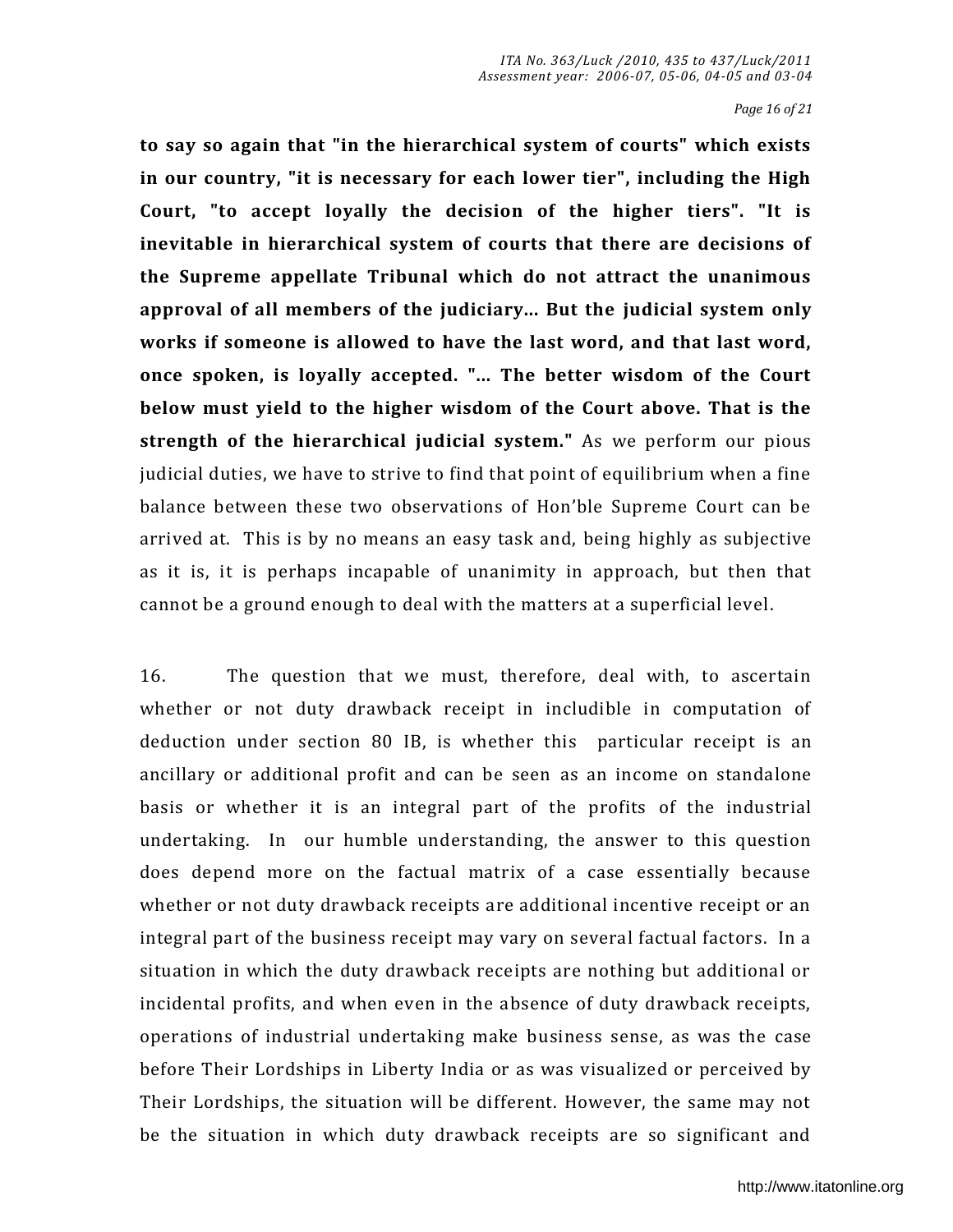*Page 17 of 21*

substantial that they drive the business model and are constitute justifications for the commercial operations. While on this issue, we may also make reference to the Cost Accounting Standards formulated by the Cost Accounting Standards Board set up by the Institute of Cost Accountants of India, which, in turn, is established by a special Act of the Parliament. The official website of Cost Accounting Standards Board states that, "The **Institute of Cost Accountants of India, recognizing the need for structured approach to the measurement of cost in manufacture or service sector and to provide guidance to the user organizations, government bodies, regulators, research agencies and academic institutions to achieve uniformity and consistency in classification, measurement and assignment of cost to product and services, has constituted Cost Accounting Standards Board (CASB) with the objective of formulating the Cost Accounting Standards. The Expert Group constituted by Ministry of Corporate Affairs has specifically highlighted the need for developing Cost Accounting Standards on the basis of Generally Accepted Cost Accounting Principles".** The cost accounting standards thus provide important insight into the generally accepted standards so far as cost accounting is concerned. This is in sharp contrast with AS 2 issued by the Institute of Chartered Accountants of India which deals with, as the AS 2 itself states, "the determination of the value at which inventories are carried in the financial statements until the related revenues are recognised". In other words while AS 2 deals with how the inventories are to be reflected in the yearend financial statements, which has nothing to do with determination of costs, CAS 1 deals with, as it specifically so states, "classification of costs for ascertainment of cost of a product or service and preparation of cost statements on a consistent and uniform basis with a view to effect the comparability of the same of an enterprise with that of previous periods and of other enterprise". While CAS 1 thus provides good guidance on what constitutes 'cost' from the management point of view, AS 2 provides guidance on how should the inventories be valued and reflected in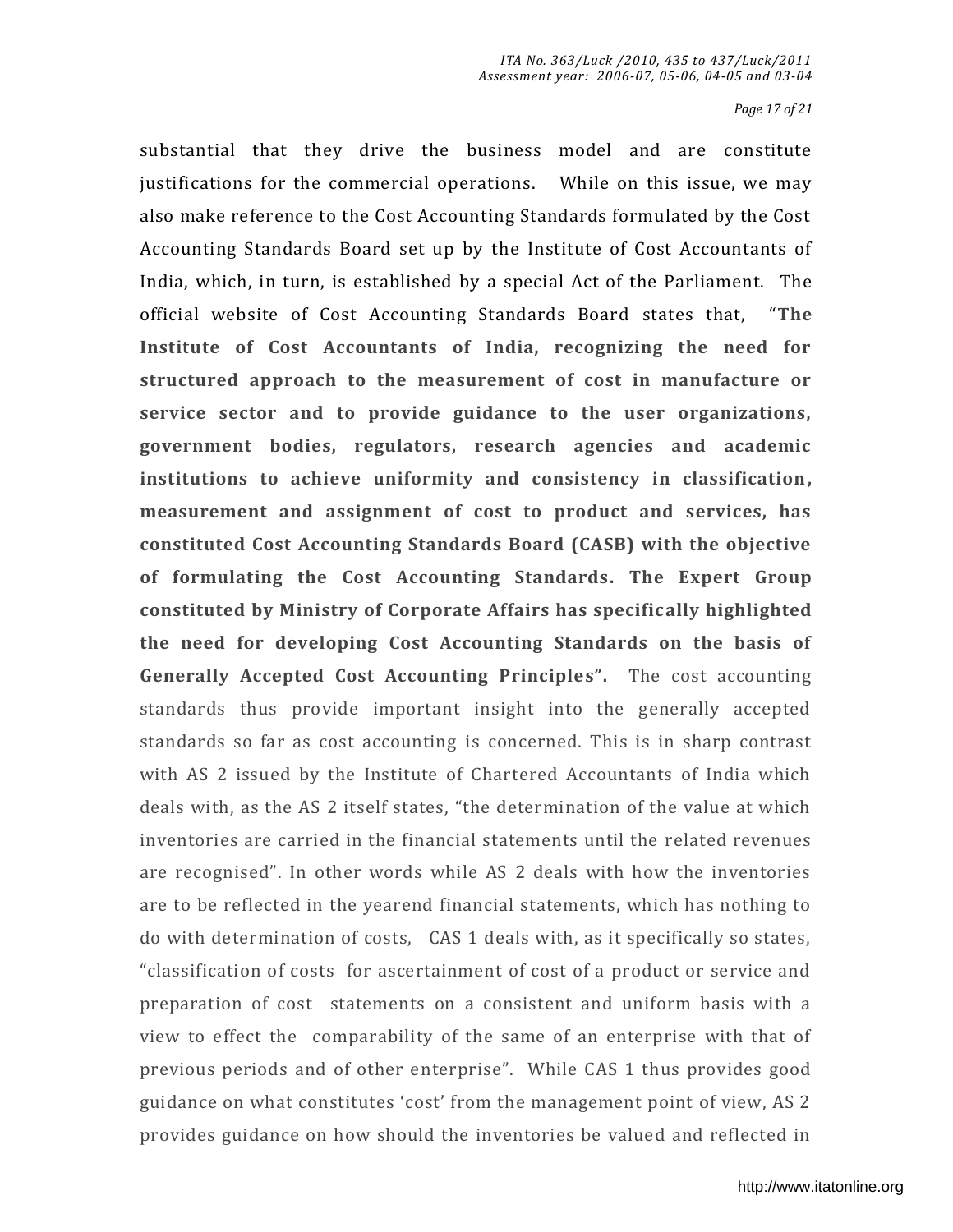*Page 18 of 21*

the yearend financial statements. Let us in this backdrop take a look at the CAB 1 (Cost Accounting Standard 1) issued by the Institute of Cost Accountants of India, which deals with the question as to how the costs should be recognised, which states as follows:

**6.1.2 Material Cost is the cost of material of any nature used for the purpose of production of a product or a service.** 

**6.1.3 Material cost includes cost of procurement, freight inwards, taxes and duties, insurance etc directly attributable to the acquisition. Trade discounts, rebates, duty drawbacks, refunds on account of modvat, cenvat, salex tax and other similar items are deducted in determining the costs of material.** 

> *<http://casbicwai.org/CASB/casb-resources-download.asp>* (Emphasis by underlining supplied by us)

17. It is thus clear that in a particular fact situation, even material cost may be required to be adjusted for duty drawback. Of course, the crucial question is whether the duty drawback is an incidental profit or a p rofit of the first degree which, in turn, depends on the business models. Take for example a situation in which an assessee is manufacturing precision equipments and selling the same in domestic as well as international markets. The industrial undertaking so manufacturing precision equipments is a commercial venture for making profits, and exports or no exports, the industrial undertaking is in business anyway. In such a situation, in case the assessee is able to make some exports of the same product on the similar price, the duty drawback income is an incidental or standalone income. However, in another situation, in which, for example, the assessee is a one hundred percent exporter, and he is operating on the basis of costs duly adjusted by duty drawback, as evident from the fact that but for duty drawback receipts, he will have virtually no profits, the duty drawback receipts could as well have the first degree nexus since these cannot be viewed as incidental or ancillary profits or standalone income.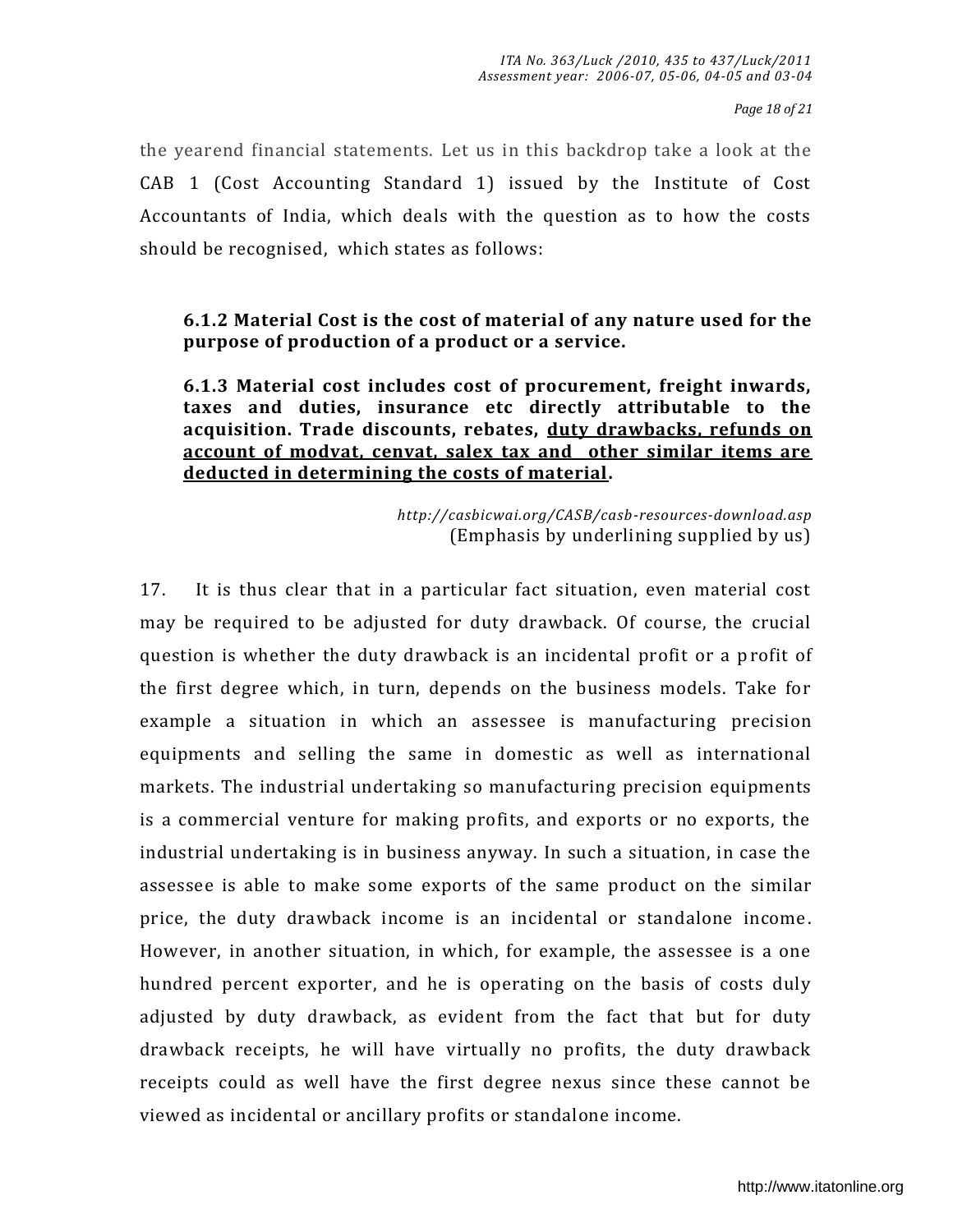*Page 19 of 21*

18. Everything thus hinges on the findings about the degree of nexus between duty drawback receipts and the industrial undertaking, and it is only when there is a clear finding on this aspect that the correctness of assesseeǯs claim can be tested on the principles of law. There is no finding on this aspect by any of the authorities below. The Assessing Officer, as also the CIT(A), have proceeded on the implicit basis that in the light of observations made in Hon'ble Supreme Court's judgment in Liberty India's case *(supra)*, there can never situations in which duty drawback receipts have first degree nexus with operations of industrial undertaking. Legal principles, which have been relied upon by the authorities below, do bind us but these legal principles are related to factual matrix and when factual matrix has significant and material variations vis-à-vis the factual matrix on which the legal principles were laid down, the entire scenario changes. What is thus equally, if not more, important thus is the factual matrix and as to what extent the legal principles in one fact situation will find application in another seemingly similar, but materially different, fact situation. What should have been really examined by the authorities below is whether or not, on the facts of this case, the duty drawback receipts can be said to have first degree nexus with the industrial undertaking or whether these profits can be said to be ancillary, incidental or standalone income. In our considered view, this aspect of the matter ought to have been examined in detail and by way of a speaking order. That exercise has not been carried out at all. We, therefore, remit the matter to the file of the  $CIT(A)$  for adjudication *de novo* by way of a speaking order, in the light of our above observations, in accordance with the law, and, after giving yet another opportunity of hearing to the assessee. While doing so, learned CIT(A) will also deal with alternate contention of the assessee to the effect that, in any event, to the extent the duty drawback receipts represent refund of duties by the assessee, which assessee can demonstrate and establish, the same shall be includible in profits of the assessee eligible for deduction under section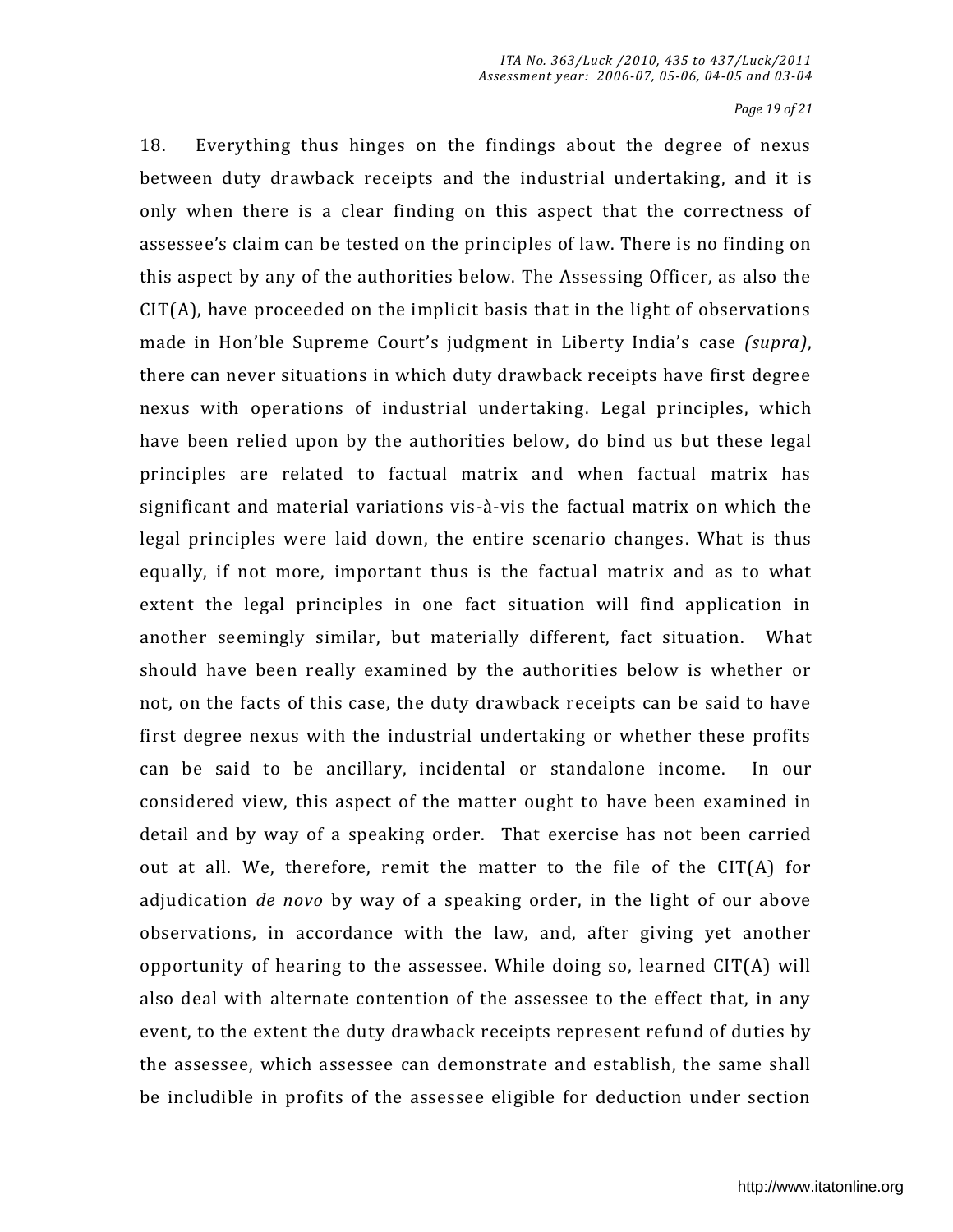*Page 20 of 21*

80 IB. In the event, however, of the basic plea being accepted, this aspect of the matter will be rendered academic.

19. To the extent above, grievance of the assessee is upheld to the extent that the matter regarding the duty drawback receipts being includible in computation of deduction under section 80 IB deserves to be re-examined by the CIT(A) as directed above. What we have decided for the assessment year 2006-07, learned representatives fairly agree, will also apply *mutatis mutandis* for the three other assessment years, i.e. assessment year2002-03, 2003-04 and 2004-05. No other issues were pressed before us.

20. However, as we remit the matter back to the file of the CIT(A), we make it clear that we have only remitted the matter, for a finding on a factual aspect, to the file of the  $CIT(A)$ . This direction should not be construed as any adjudication on the legal issue which remains open and which is to be adjudicated, in the light of binding judicial precedents as available now and as may be available at the relevant point of time, after findings on foundational factual aspects referred to earlier in this order. We are alive to the fact that even in the event of the DEPB receipts not being in the nature of incidental profits, separate source of income or an cillary gains, there are categorical observations in Liberty India decision which may end up deciding the issue against the assessee but that is not material at present. This adjudication by us is certainly not the end of the road but when the matter travels to higher forums, it is certainly appropriate that all the relevant facts are before Their Lordships. In any event, whatever we say is, and shall always remain, subject to the law laid down by the Hon'ble Courts above and we have to apply the same in letter, and also in, spirit. A judgment of Hon'ble Supreme Court does bind all of us under article 141 of the Constitution of India but it does not prevent us from discharging our duty of ensuring that all the relevant and material facts are placed on record. In any case, as Hon'ble Justice V R Krishna Iyer has said, in his inimitable